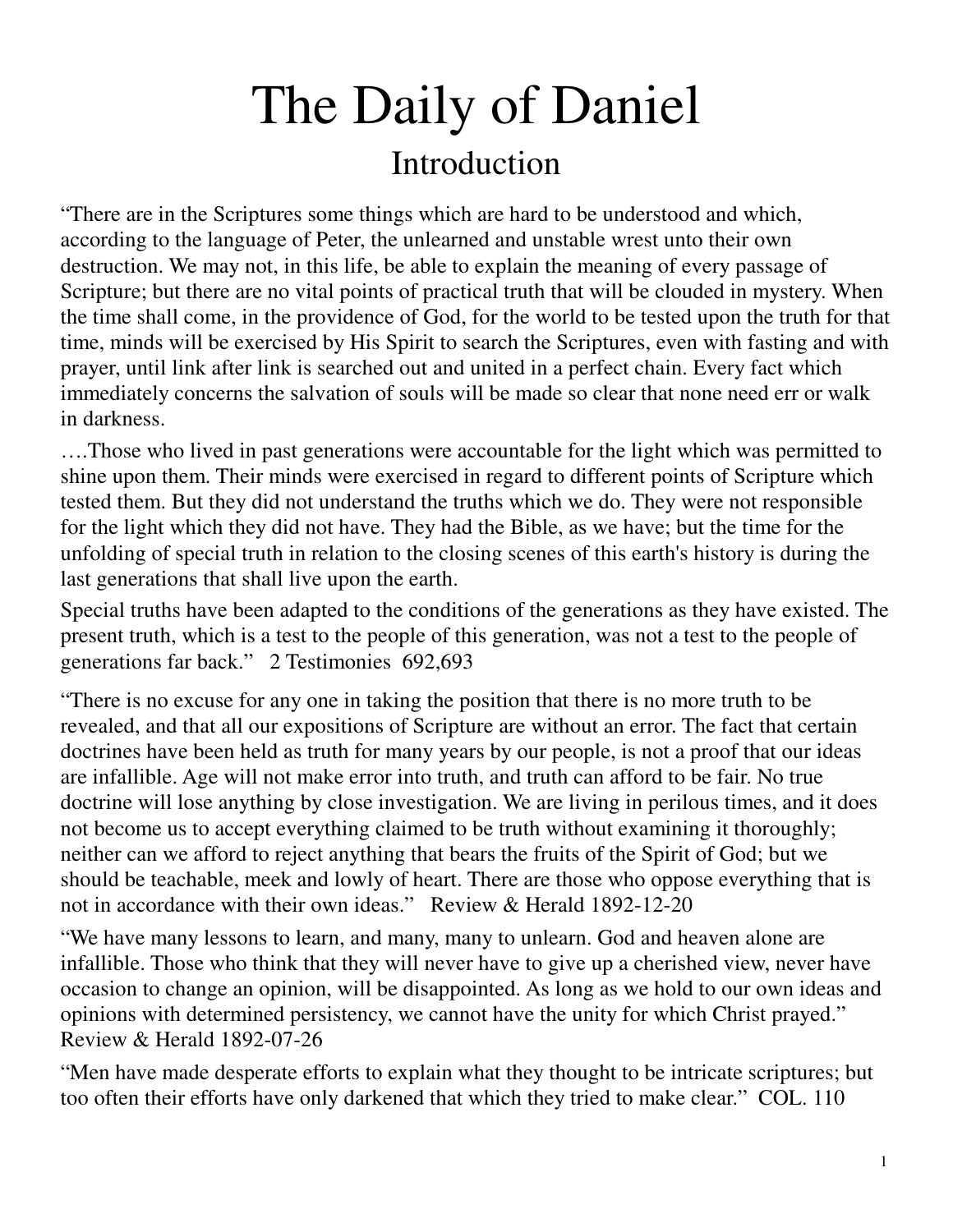## The Daily of Daniel

**The Daily**: Assumed root of the following. (*tämîd*) continuity. Most frequently this word is used in an adjectival genitive construction with '*ölâ* for the continual whole burnt offering made to God every morning and evening (Ex 29:42; Num 28:6, 10, 15, 23: Ezr 3:5; Neh 10:34; cf. Ezk 46:15, every morning; and the continual *minhâ,* Num 4:16 Neh 10:34; Lev 6:13. The word is used alone to designate the daily burnt offering in Dan 8:11-13; 11:31; 12:11. Numbers 4:7 refers to the "bread of continuity" meaning the bread that was always there.

 The word is also used adverbially in connection with the cult to denote constancy in cultic duties (e.g. Aaron's breastplate, Ex 28:29-30). **Some passages, however, stress constancy of personal devotion**. e.g**.,** Hosea 12:6, **"Turn to your God; keep mercy and justice and wait on your God continually."** The Psalms likewise urge, l**et his praises continually be in your mouth** (34:1; 71:6), **hope continually in the Lord** (71:14); **let God's truth continually preserve you** (40:11); **let prayer be made to him continually** (72:15), and **keep his law continually** (119:44). Isaiah promises that **the Lord will continually guide those who respond to the social needs about them as evidence of true spirituality**. Indeed, "**Seek the Lord and his strength, seek his face continually**" (1Chronicles 16:11). W.C.K.

#### *What about the word "sacrifice" that is used in conjunction with the daily?*

 "Then I saw in relation to the "daily" (Dan. 8:12) that the word "**sacrifice**" was supplied by man's wisdom, and does not belong to the text, and that the Lord gave the correct view of it to those who gave the judgment hour cry. When union existed, before 1844, nearly all were united on the correct view of the "daily"; but in the confusion since 1844, other views have been embraced, and darkness and confusion have followed." Early Writings of Ellen G. White Page 74 Par. 2

#### *It is obvious from this inspired statement that the word 'sacrifice' does not belong in these texts so we will remove it.*

#### *Let's look at the first group of verses in Daniel where "the daily" appears. See Daniel 8: 9-14*

 "And out of one of them came forth a little horn, which waxed exceeding great, toward the south, and toward the east, and toward the pleasant land. And it waxed great, even to the host of heaven; and it cast down some of the host and of the stars to the ground, and stamped upon them. Yea, he magnified himself even to the prince of the host, and by him the **daily** was taken away, and the place of his sanctuary was cast down. And an host was given him against the **daily** by reason of transgression, and it cast down the truth to the ground; and it practiced, and prospered.

 Then I heard one saint speaking, and another saint said unto that certain saint which spake, How long shall be the vision concerning the **daily**, and the transgression of desolation, to give both the sanctuary and the host to be trodden under foot? And he said unto me, Unto two thousand and three hundred days; then shall the sanctuary be cleansed." Dan. 8:9-14

#### *Now let's look at the following verses to see if the Scripture itself gives further light. We find the angel, Gabriel, gives Daniel the explanation for the preceding verses. See Daniel 8:15,16 and verses 23 – 25.*

 "And in the latter time of their kingdom, when the transgressors are come to the full, a king of fierce countenance, and understanding dark sentences, shall stand up. And his power shall be mighty, but not by his own power: and he shall destroy wonderfully, and shall prosper, and practice, and **shall destroy the mighty and the holy people**. And through his policy also he shall cause craft to prosper in his hand; and he shall magnify himself in his heart, and by peace shall destroy many: he shall also stand up against the Prince of princes; but he shall be broken without hand." Dan 8:23-25

*What is the subject at the center of these texts? The* **mighty and the holy people**. *Yet in verses 9 -14, God's people are not mentioned. One of the subjects of verses 9-14 is 'the daily'. Why would the angel give Daniel an explanation of a group of texts with two different subjects in each? I believe that 'the daily' has been interpreted for us in Dan 8:23-25. Why do I believe this?*  Let's look at some more evidence for this conclusion. What are the characteristics of the mighty and the holy people? They are the *people who seek the Lord continually, who continually seek for God's strength and power in their lives in order to overcome the evil one. They are continually giving thanks. They hope continually, obey continually and abide in Him continually. God's holy people are continually striving to do his will. They have also been continually present in the earth , from the time of creation. God has always had faithful witnesses.* 

 "For this cause also thank we God without ceasing. . ." 1 Thessalonians 2:13; "Pray without ceasing." 1 Thessalonians 5:17; "Seek the LORD and his strength, seek his face continually." 1 Chronicles 16:11; "I will bless the LORD at all times: his praise shall continually be in my mouth." Psalms 34:1; "Be thou my strong habitation, whereunto I may continually resort: thou hast given commandment to save me; for thou art my rock and my fortress." Psalms 71:3; " But I will hope continually, and will yet praise thee more and more." Psalms 71:14; "So shall I keep thy law continually for ever and ever." Psalms 119:44; "Hold thou me up, and I shall be safe: and I will have respect unto thy statutes continually." Psalms 119:117; "Then the king commanded, and they brought Daniel, and cast him into the den of lions. Now the king spake and said unto Daniel, Thy God whom thou servest continually, he will deliver thee." Daniel 6:16; "But we will give ourselves continually to prayer, and to the ministry of the word." Acts 6:4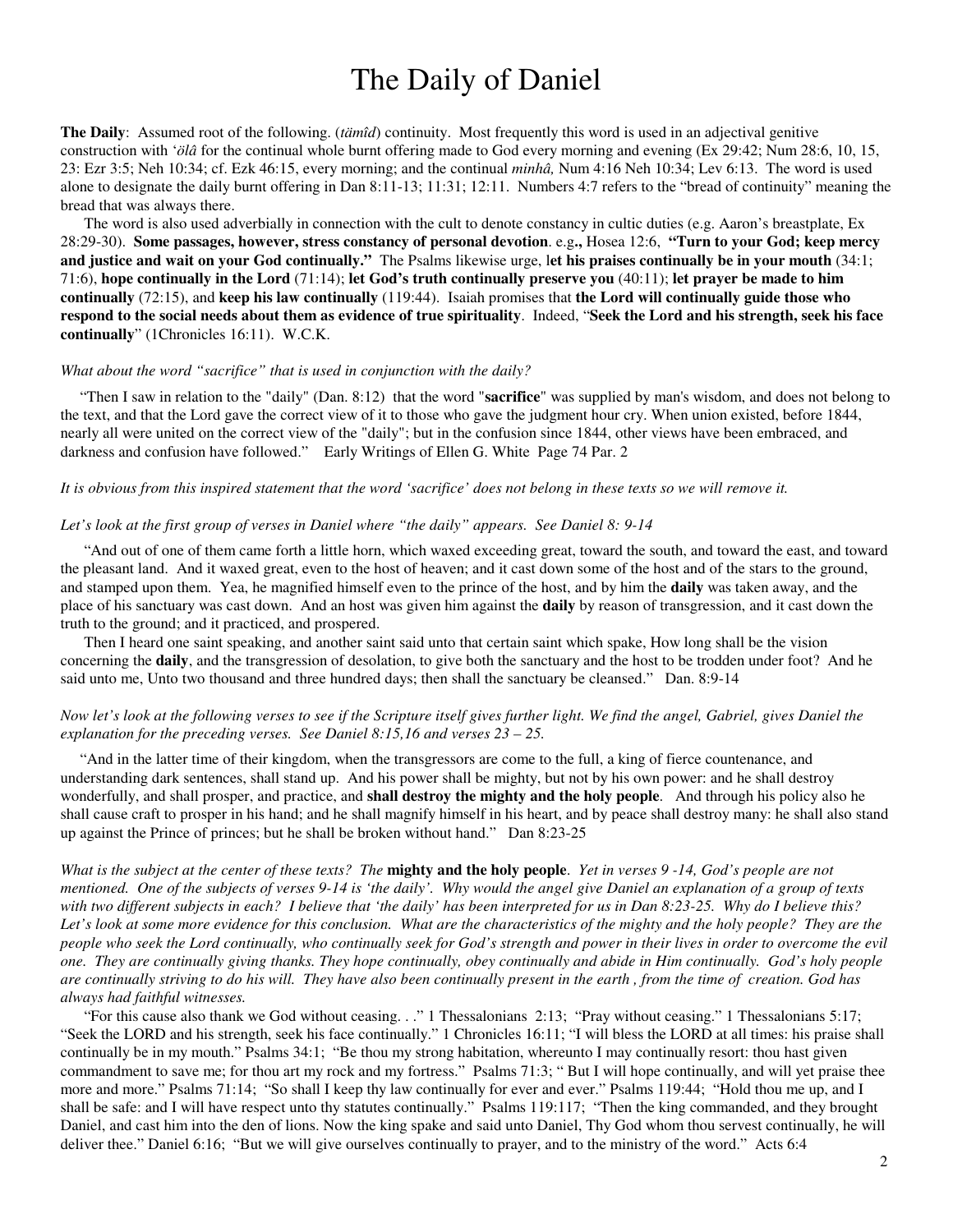"Notwithstanding the prevailing iniquity, there was a line of **holy men** who, **elevated and ennobled by communion with God**, **lived as in the companionship of heaven**. They were men of massive intellect, of wonderful attainments. They had a great and holy mission--to develop a character of righteousness, to teach a lesson of godliness, not only to the men of their time, but for future generations. Only a few of the most prominent are mentioned in the Scriptures; but **all through the ages God had faithful witnesses, true-hearted worshipers**." Ellen G. White Patriarchs & Prophets p. 84

 "**In all ages the Lord has had a people** who, while holding communion with God, have by word and character called that attention of their fellow-men to the grand themes that are of eternal interest to humanity. Saints and martyrs of former ages, and the disciples who were privileged to hear the lessons from the lips of Jesus, were holy and self-denying. They were beloved and honored of God above many who in our day profess to be disciples of Christ and teachers of the people,--not because God is a respecter of persons; not because a clearer, brighter light shone upon them, but **because they steadfastly believed the truth, and practiced it in the daily life**. These men faithfully improved their talents, and God registered them among His profitable servants. They were acknowledged and honoured by God because they were faithful to the light which shone upon them. To those around them they reflected that light received from the Light of the world. By their close connection with heaven, their pure and holy conversation, they became channels of light and blessing to the world. **They walked humbly with their God**, rejoicing, not in the favor and praise of men, but in the light of truth. They did not seek ways, nor fashion excuses, whereby they might evade obedience to the commandments of Jehovah. **The chosen of God believed His word, rested on His promises, and their steadfast confidence and strong faith made them willing and able to suffer the loss of all things for His dear sake**." E.G. White Bible Echoes 01-04- 1897

Let's now compare verses 9-14 with verses 23-25 again, remembering that verses 23-25 were given to Daniel as an explanation of *the previous verses.* 

| And out of one of them came forth a little horn, which<br>waxed exceeding great, toward the south, and toward the<br>east, and toward the pleasant land.<br>And it waxed great, even to the host of heaven; and it cast<br>down some of the host and of the stars to the ground, and<br>stamped upon them.<br><u>Yea, he magnified himself even to the prince of the host</u><br>and by him the daily was taken away, and the place of his<br>sanctuary was cast down. And an host was given him against<br>the daily by reason of transgression, and it cast down the<br>truth to the ground; and it practiced, and prospered. Daniel<br>$8:9-12$ | "And in the latter time of their kingdom,<br>when the transgressors are come to the full,<br>a king of fierce countenance, and understanding dark<br>sentences, shall stand up.<br>And his power shall be mighty, but not by his own power:<br>and he shall destroy wonderfully,<br>and shall prosper, and practice,<br>and shall destroy the mighty and the holy people.<br>And through his policy also he shall cause craft to prosper in<br>his hand;<br>and he shall magnify himself in his heart, and by peace shall<br>destroy many: |  |
|----------------------------------------------------------------------------------------------------------------------------------------------------------------------------------------------------------------------------------------------------------------------------------------------------------------------------------------------------------------------------------------------------------------------------------------------------------------------------------------------------------------------------------------------------------------------------------------------------------------------------------------------------|--------------------------------------------------------------------------------------------------------------------------------------------------------------------------------------------------------------------------------------------------------------------------------------------------------------------------------------------------------------------------------------------------------------------------------------------------------------------------------------------------------------------------------------------|--|
|                                                                                                                                                                                                                                                                                                                                                                                                                                                                                                                                                                                                                                                    | he shall also stand up against the Prince of princes;                                                                                                                                                                                                                                                                                                                                                                                                                                                                                      |  |
|                                                                                                                                                                                                                                                                                                                                                                                                                                                                                                                                                                                                                                                    | but he shall be broken without hand." Daniel 8:23-25                                                                                                                                                                                                                                                                                                                                                                                                                                                                                       |  |
| Then I heard one saint speaking, and another saint said                                                                                                                                                                                                                                                                                                                                                                                                                                                                                                                                                                                            |                                                                                                                                                                                                                                                                                                                                                                                                                                                                                                                                            |  |
| unto that certain saint which spake, How long shall be the                                                                                                                                                                                                                                                                                                                                                                                                                                                                                                                                                                                         |                                                                                                                                                                                                                                                                                                                                                                                                                                                                                                                                            |  |
| vision concerning the daily, and the transgression of                                                                                                                                                                                                                                                                                                                                                                                                                                                                                                                                                                                              |                                                                                                                                                                                                                                                                                                                                                                                                                                                                                                                                            |  |
| desolation, to give both the sanctuary and the host to be                                                                                                                                                                                                                                                                                                                                                                                                                                                                                                                                                                                          |                                                                                                                                                                                                                                                                                                                                                                                                                                                                                                                                            |  |
| trodden under foot? And he said unto me, Unto two thousand                                                                                                                                                                                                                                                                                                                                                                                                                                                                                                                                                                                         |                                                                                                                                                                                                                                                                                                                                                                                                                                                                                                                                            |  |
| and three hundred days; then shall the sanctuary be cleansed.                                                                                                                                                                                                                                                                                                                                                                                                                                                                                                                                                                                      |                                                                                                                                                                                                                                                                                                                                                                                                                                                                                                                                            |  |
| Daniel 8:13.14                                                                                                                                                                                                                                                                                                                                                                                                                                                                                                                                                                                                                                     |                                                                                                                                                                                                                                                                                                                                                                                                                                                                                                                                            |  |

*Here we have two groups of texts, which are a description by Daniel, of what he saw and was told in vision . The first group is what Daniel was shown first, the second is an explanation given to him by the angel as an explanation for the first vision.* 

And it came to pass, when I, even I Daniel, had seen the vision, and sought for the meaning, then, behold, there stood before me as the appearance of a man. And I heard a man's voice between the banks of Ulai, which called, and said, Gabriel, make this man to understand the vision. So he came near where I stood: and when he came, I was afraid, and fell upon my face: but he said unto me, Understand, O son of man: for at the time of the end shall be the vision. Now as he was speaking with me, I was in a deep sleep on my face toward the ground: but he touched me, and set me upright. And he said, Behold, I will make thee know what shall be in the last end of the indignation: for at the time appointed the end shall be. Daniel 8.15-19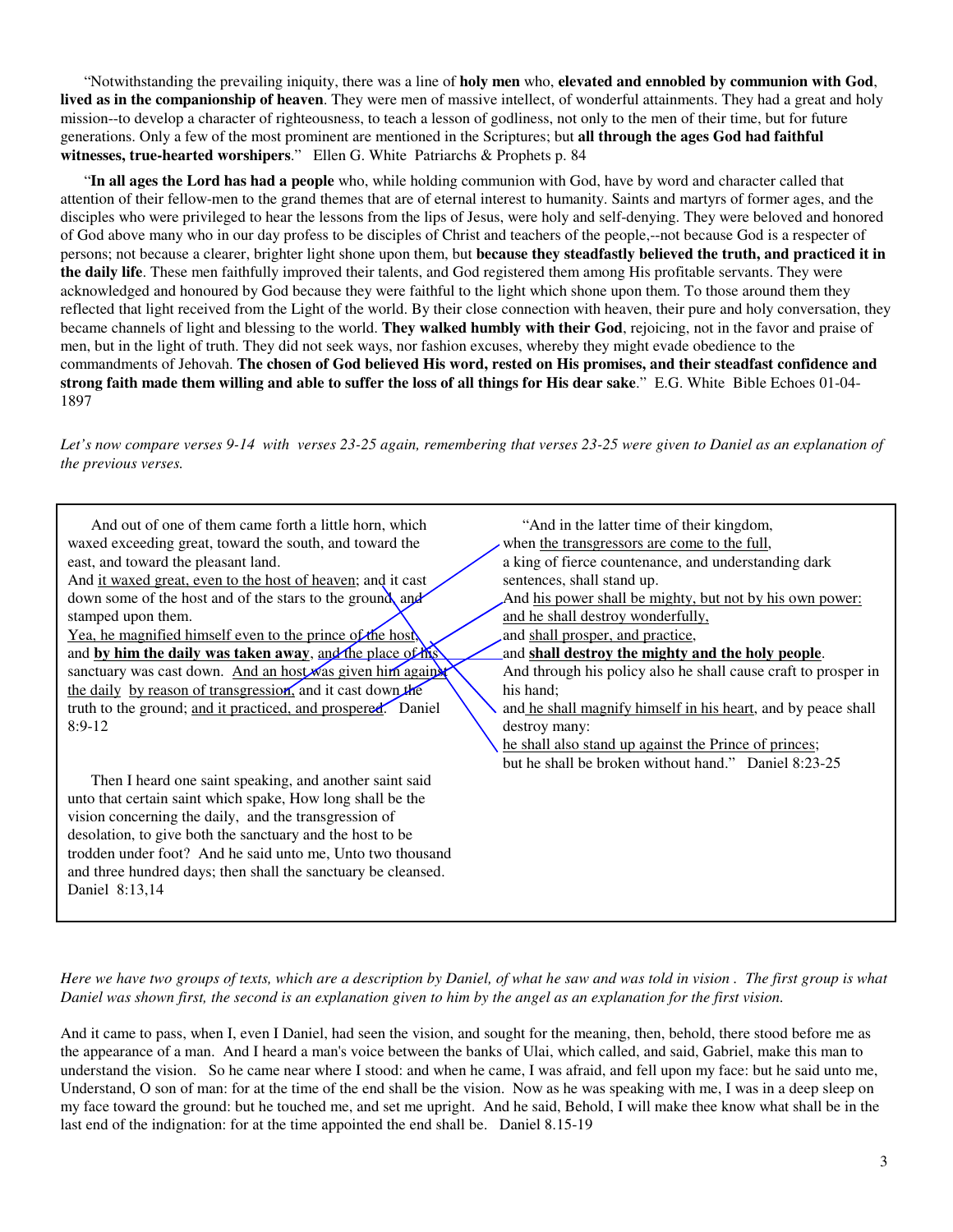*Let's now put the texts side by side so we can see their correlation more clearly.* 

And it waxed great, even to the host of heaven; and it cast down some of the host and of the stars to the ground, and stamped upon them.

Yea, he magnified himself even to the prince of the host and **by him the daily was taken away,** and the place of his sanctuary was cast down.

And an host was given him against the daily

by reason of transgression, and it cast down the truth to the ground; and it practiced, and prospered.

he shall also stand up against the Prince of princes; but he shall be broken without hand."

and he shall magnify himself in his heart, and by peace shall and **shall destroy the mighty and the holy people**.

And his power shall be mighty, but not by his own power: when the transgressors are come to the full, and shall prosper, and practice,

 *Now let's put 'mighty and holy people' in all the places that 'daily' appears in the prophecies of Daniel and see if it makes sense.* 

 And out of one of them came forth a little horn, which waxed exceeding great, toward the south, and toward the east, and toward the pleasant land. And it waxed great, even to the host of heaven; and it cast down some of the host and of the stars to the ground, and stamped upon them. Yea, he magnified himself even to the prince of the host, and **by him the mighty and the holy people was (were) taken away**, and the place of his sanctuary was cast down. And an host was given him against the **mighty and the holy people** by reason of transgression, and it cast down the truth to the ground; and it practiced, and prospered.

 Then I heard one saint speaking, and another saint said unto that certain saint which spake, How long shall be the vision concerning the **mighty and the holy people**, and the transgression of desolation, to give both the sanctuary and the host to be trodden under foot? And he said unto me, Unto two thousand and three hundred days; then shall the sanctuary be cleansed. Daniel 8:9-14

 And arms shall stand on his part, and they shall pollute the sanctuary of strength, and shall take away the **mighty and the holy people**, and they shall place the abomination that maketh desolate. Dan 11:31

 Many shall be purified, and made white, and tried; but the wicked shall do wickedly: and none of the wicked shall understand; but the wise shall understand. And from the time that the **mighty and the holy people** shall be taken away, and the abomination that maketh desolate set up, there shall be a thousand two hundred and ninety days. Blessed is he that waiteth, and cometh to the thousand three hundred and five and thirty days. Dan. 12:10-12

#### *Let's look at the texts again, with some amplification.*

 And out of one of them came forth a little horn (*papacy*), which waxed exceeding great, toward the south, and toward the east, and toward the pleasant land (*Palestine*). And it waxed great, even to the host of heaven (*made himself to be God*); and it cast down some of the host and of the stars to the ground, and stamped upon them. Yea, he magnified himself even to the prince of the host (*said that he was God*), and by him the (mighty and the holy people)(*who continually seek God's face*) (*were)* taken away (*persecuted and killed throughout the known world, almost to extinction*), and the place of his sanctuary was cast down (*God's system of worship done away with. Sunday worship by 'Christians'. People were told they could not go to God personally, but had to go through a priest*). And an host (*armies & power*) was given him against the (mighty and the holy people) (*who continually seek God's face*) by reason of transgression, and it cast down the truth to the ground; and it practiced, and prospered. Then I heard one saint speaking, and another saint said unto that certain saint which spake, How long shall be the vision concerning the (mighty and the holy people) (*who continually seek God's face*), and the transgression of desolation (*Papal system*), to give both the sanctuary and the host (*all that represents God*) to be trodden under foot? And he said unto me, Unto two thousand and three hundred days; then shall the sanctuary be cleansed. (*This time period began in 457 BC and covers the Dark Ages down to October of 1844*) Daniel 8:9-14

 And arms shall stand on his part (*armies will support him*), and they shall pollute the sanctuary of strength (c*hange God's word and laws*), and shall take away **(***scatter*, *persecute and kill*) the (mighty and the holy people ) (*who continually seek God's face*), and they shall place the abomination that maketh desolate (*put their beliefs and traditions, Sunday worship, in place of God's word)*. Daniel 11:31

 Many shall be purified, and made white, and tried; but the wicked shall do wickedly: and none of the wicked shall understand; but the wise shall understand. And from the time that the (mighty and the holy people) (*who continually seek God's face*) shall be taken away (*persecuted and killed*), and the abomination that maketh desolate (p*apacy, Sunday law*) set up, there shall be a thousand two hundred and ninety days. Blessed is he that waiteth, and cometh to the thousand three hundred and five and thirty days. Dan 12:10-12

*Now look at Revelation 3:5-7 to see if it supports the above conclusion, since it is dealing with the same subject and time period.*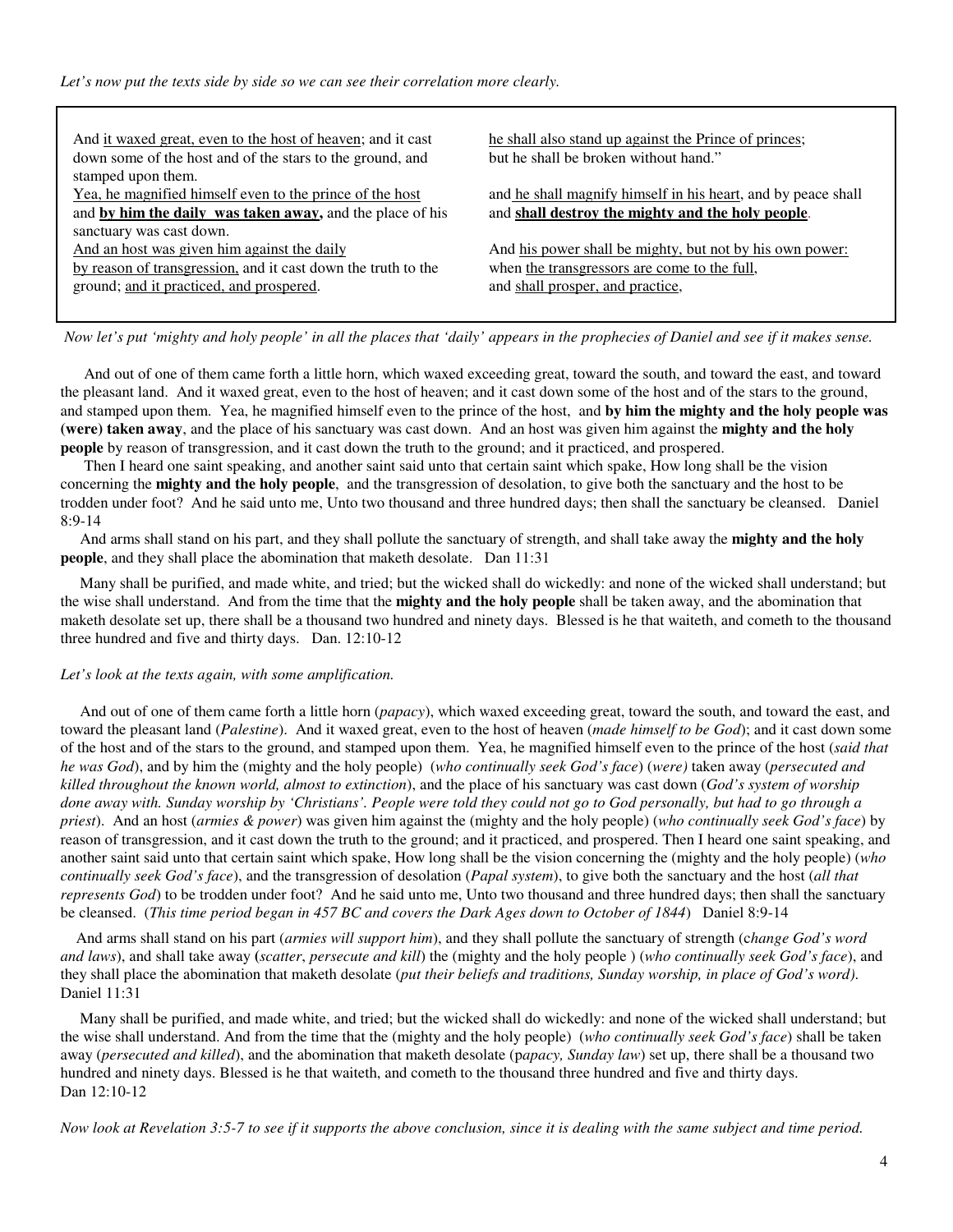"And there was given unto him a mouth speaking great things and blasphemies; and power was given unto him to continue forty and two months. And he opened his mouth in blasphemy against God, to blaspheme his name, and his tabernacle, and them that dwell in heaven. And it was given unto him to make war with the **saints**, and to **overcome them:** and power was given him over all kindreds, and tongues, and nations." Rev. 3:5-7

*These prophecies are all dealing with God's laws, His word, His people and what is happening to them. The subject 'sacrifice' which the translators inserted into the KJV should rather be, God's "mighty and holy people" and the adverb 'daily' refers to those who continually seek God's face. This conclusion was come to after much soul searching and sincere prayer, pleading with God to reveal the truth to me about 'the daily'. We are in the last days and if this is to be understood, now is the time. I believe God has answered my prayer.* 

"He has given His people the truth with power through the Holy Spirit. He opened His Word to those who were searching and praying for truth. But when these messengers gave the truth they had received to the people, they were as unbelieving as the Israelites. Many are cavilling over the truth brought to them by humble messengers" (MS 75, 1899). {1BC 1116.4} {ST, April 18, 1900 par. 8}

### **"Let us read and study the 12th chapter of Daniel. It is a warning we shall all need to understand before the time of the end." Ellen G. White Letter 161, July 30, 1903**

#### *We can't truly understand Daniel 12 or other references to the daily until we understand what 'the daily' is.*

 "We are close to the time spoken of by Daniel the prophet: "At that time shall Michael stand up, that great prince that standeth for the children of thy people: and there shall be a time of trouble such as never was since there was a nation, even to that same time: but at that time thy people shall be delivered, every one whose same shall be found written in the book. And many of them that sleep in the dust of the earth shall awake, some to life, and some to shame and everlasting contempt. And they that be wise shall shine as the brightness of the firmament, and they that turn many to righteousness as the stars for ever and ever" Daniel 12:1-3. **The Lord is about to do a short and effectual work in the earth.**"E.G. White Manuscript Releases Volume Five p. 212

 "There are men among us who profess to understand the truth for these last days, but who will not calmly investigate advanced truth. They are determined to make no advance beyond the stakes which they have set, and will not listen to those who, they say, do not stand by the old landmarks. They are so self-sufficient that they cannot be reasoned with. They consider it a virtue to be at variance with their brethren, and close the door, that light shall not find an entrance to the people of God. It will require heavenly wisdom to know how to deal with such cases. Light will come to God's people, and those who have sought to close the door will either repent or be removed out of the way. The time has come when a new impetus must be given to the work. There are terrible scenes before us, and Satan is seeking to keep from our knowledge the very things that God would have us know. God has messengers and messages for his people. If ideas are presented that differ in some points from our former doctrines, we must not condemn them without diligent search of the Bible to see if they are true. We must fast and pray and search the Scriptures as did the noble Bereans, to see if these things are so. We must accept every ray of light that comes to us. Through earnest prayer and diligent study of God's word, dark things will be made plain to the understanding." Signs of the Times, 1890-05-26

 "God was, in the beginning, dishonored by the holy pair in Eden, because they held the word of Satan above the word of God. This is the difficulty with the people to-day. If they would take God's word **just as it reads**, and have reverence for it, and receive the sacred oracles of God as his voice, there would be a growing regard for the law of Jehovah." RH. 1888-12-18

 "The Bible, **just as it reads**, is to be our guide. Nothing is so calculated to enlarge the mind and strengthen the intellect as the study of the Bible. No other study will so elevate the soul and give vigor to the faculties as the study of the living oracles. The minds of thousands of ministers of the gospel are dwarfed because they are permitted to dwell upon commonplace things, and are not exercised in searching for the hidden treasure of the word of God. As the mind is brought to the study of God's word, the understanding will enlarge, and the higher powers will develop for the comprehension of high and ennobling truth." RH. 1897-09-28

 "Men have made desperate efforts to explain what they thought to be intricate scriptures; but too often their efforts have only darkened that which they tried to make clear." COL. p.110

I have also done a study on Daniel 12 as well as a study guide for the Prophecies of Daniel and The Revelation.

Thoughts On Christian Living www.thoughtsonchristianliving.org

 Arlen Davis 24 NW Ponti-Moro Ct. College Place, WA 99324 Phone/Fax 509 526-0230

E-mail: arlendavis@charter.net